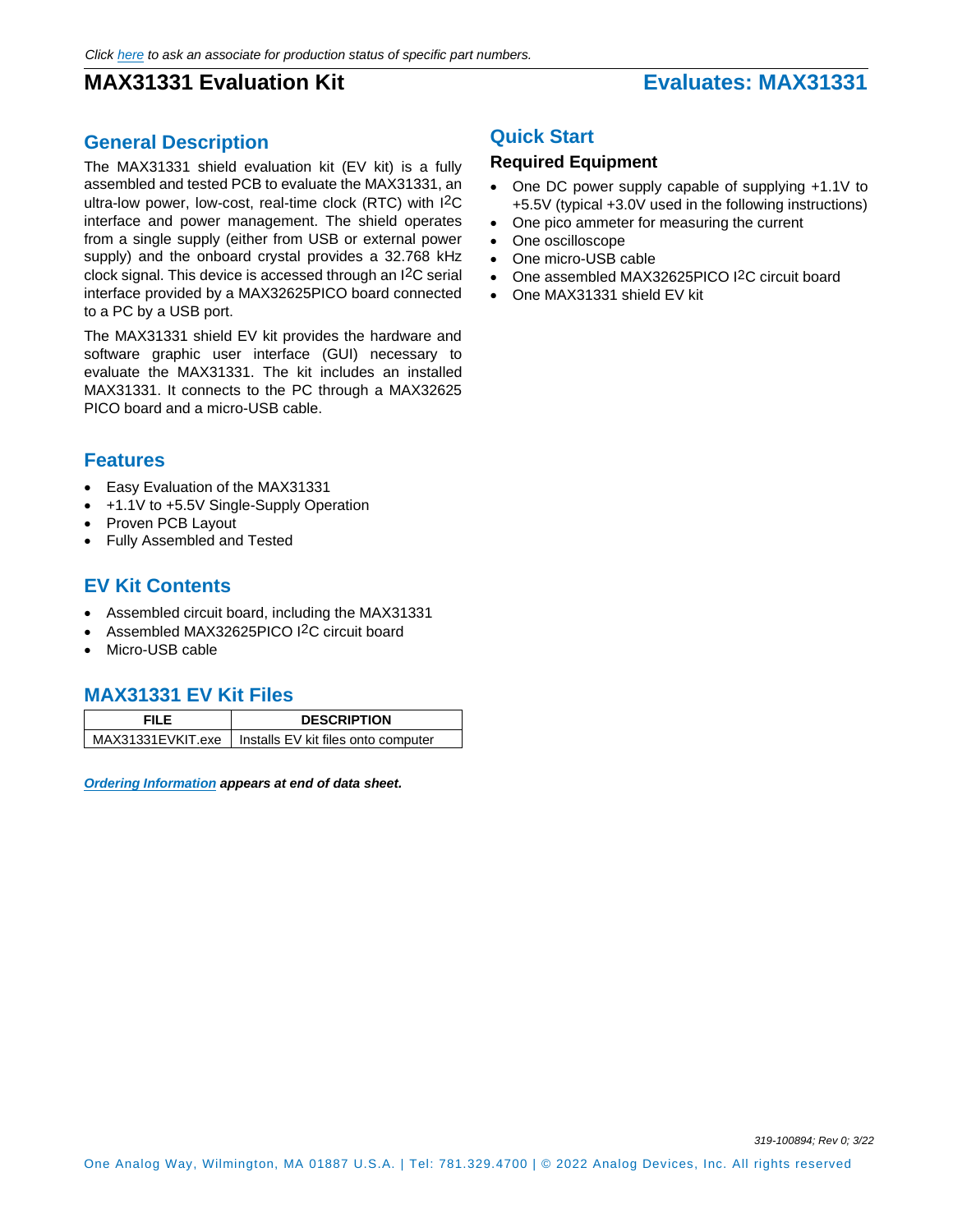## **EV Kit Photo**



### **Procedure**

The EV kit is fully assembled and tested. Follow these steps to verify board operation.

- 1. Place the MAX31331 EV kit on a nonconductive surface to ensure that nothing on the PCB gets shorted to the workspace.
- 2. Set the jumpers to their default positions as shown in *[Table 1](#page-3-0)* to test the WLP package variant (U1) of MAX31331.
- 3. With the output of the power supply set to +3.0V and disabled, connect the positive terminal of the DC supply to the VCC\_EXT and negative terminal to the GND of the EV kit.
- 4. Connect the MAX32625PICO I2C circuit board to the EV kit at its location (*[Figure 1](#page-2-0)*).
- 5. Connect the micro-USB cable between the MAX32625PICO board and PC/laptop.
- 6. Enable the +3.0V DC power supply.
- 7. Click on the Design and Development tab on the *[product folder page](http://www.maximintegrated.com/MAX31331EVKIT)* to download the latest version of the MAX31331 real-time clock EV kit software and run the control software.
- 8. Open the MAX31331 real-time clock EV kit software; this displays the MAX31331 Real-Time Clock EV Kit Software Monitor page and shows "USB Connected" in the lower right corner.
- 9. Verify that the clock has started counting by checking the "Auto Update" box under Real Time Monitoring.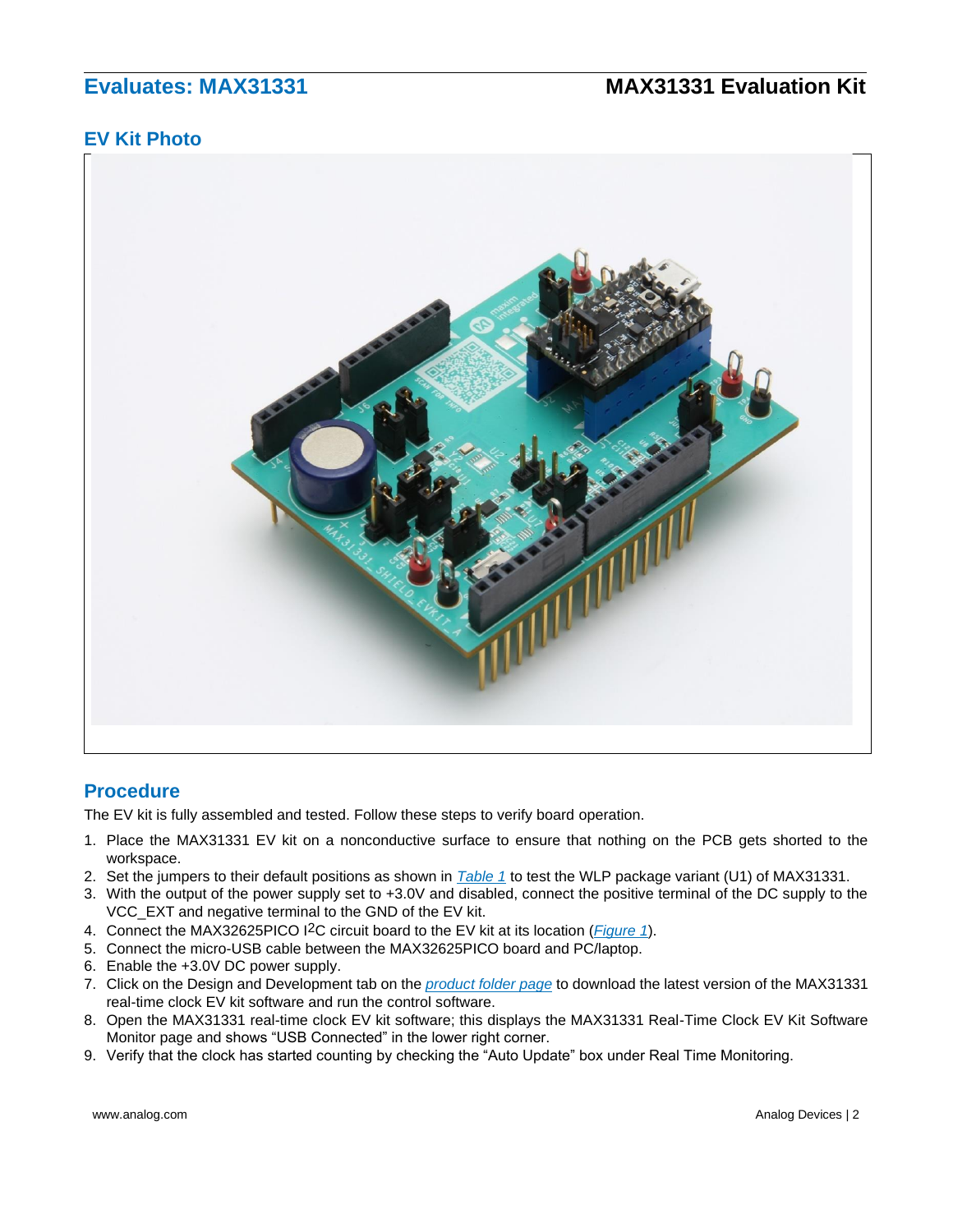10.Configure the desired date and time in Date/Time Configuration section and click the SET button to update it in the Real Time Monitoring section.

<span id="page-2-0"></span>

*Figure 1. MAX31331 EV Kit Board Connections for WLP IC*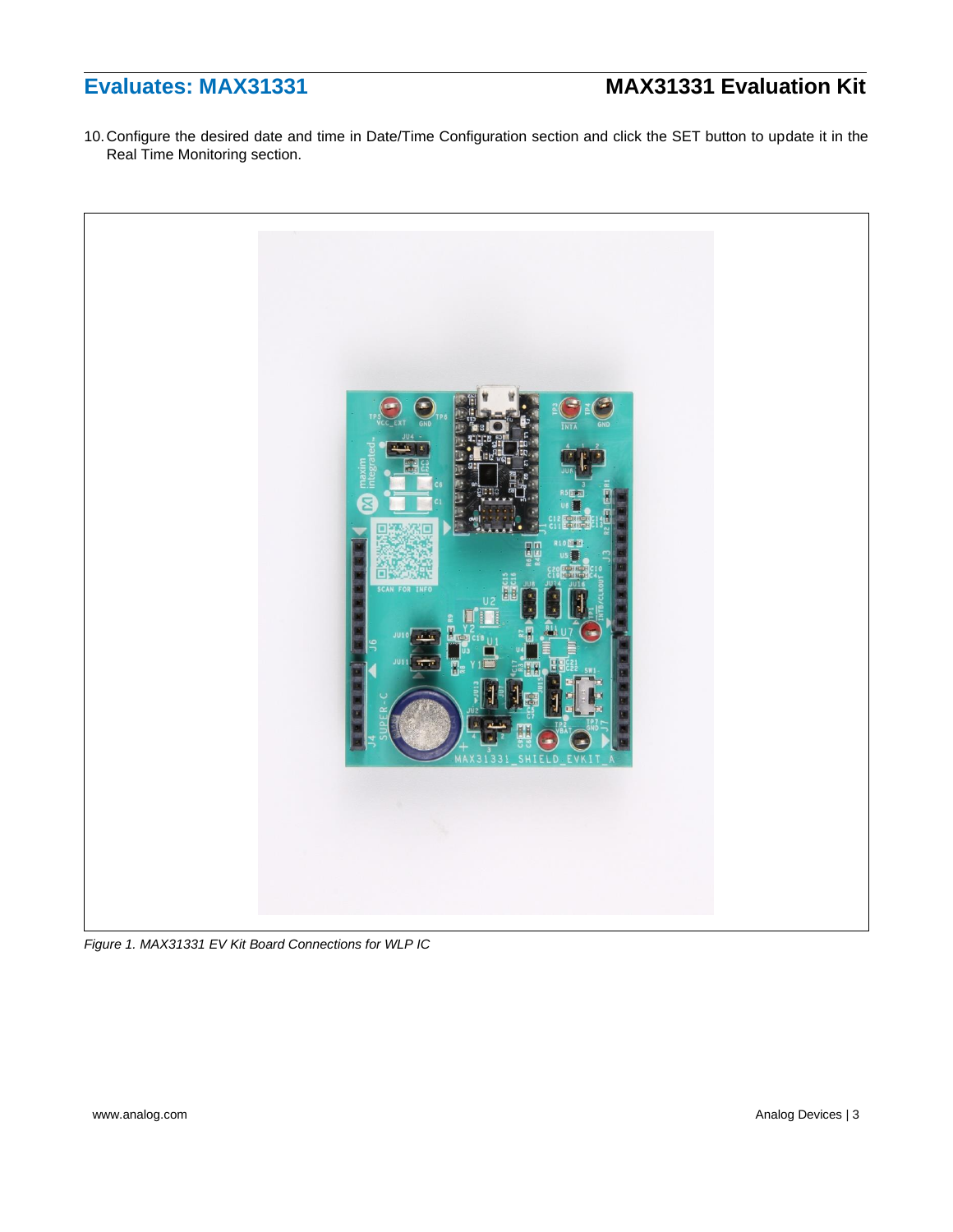# <span id="page-3-0"></span>**Table 1. Jumper Setting to Test WLP IC**

| <b>JUMPER</b>   | <b>SHUNT</b><br><b>POSITION</b> | <b>DESCRIPTION</b>                                                                                           |  |  |  |
|-----------------|---------------------------------|--------------------------------------------------------------------------------------------------------------|--|--|--|
|                 | $1 - 2$                         | Connects VBAT pin to TP2.                                                                                    |  |  |  |
| JU <sub>2</sub> | $1 - 3$                         | Connects VBAT pin to GND.                                                                                    |  |  |  |
|                 | $1 - 4^*$                       | Connects VBAT pin to Supercapacitor.                                                                         |  |  |  |
| JU4             | $1 - 2^*$                       | System VCC is powered by VCC_EXT at TP5.                                                                     |  |  |  |
|                 | $2 - 3$                         | System VCC is powered by a +3.3V supply from Mbed®/Arduino®/PICO platform.                                   |  |  |  |
|                 | $1 - 2$                         | Connects INTA pin of U1 to ground.                                                                           |  |  |  |
| JU6             | $1 - 3*$                        | Connects INTA pin of U1 to Mbed/Arduino/PICO platform through a level translator (U5)                        |  |  |  |
|                 | $1 - 4$                         | Connects INTA pin of U1 to test point TP3 with a 10k $\Omega$ pullup resistor to system VCC.                 |  |  |  |
|                 | $1 - 2^*$                       | System VCC connects to VCC pin of U1.                                                                        |  |  |  |
| JU7             | <b>OPEN</b>                     | Float VCC pin of U1. Connect an ammeter between pin 1 and pin 2 to measure the current<br>consumption of U1. |  |  |  |
|                 | $1 - 2$                         | System VCC powers U2 VCC pin.                                                                                |  |  |  |
| JU8             | OPEN*                           | Floats VCC pin of U2. Connect an ammeter between the pins of JU8 to measure the current.                     |  |  |  |
| <b>JU10</b>     | $1 - 2^*$                       | Connects SDA pin of U1 and U2 to Mbed/Arduino/PICO platform for GUI control.                                 |  |  |  |
|                 | <b>OPEN</b>                     | Floats SDA pin for user's own I <sup>2</sup> C control.                                                      |  |  |  |
| <b>JU11</b>     | $1 - 2^*$                       | Connects SCL pin of U1 and U2. to Mbed/Arduino/PICO platform for GUI control.                                |  |  |  |
|                 | <b>OPEN</b>                     | Floats SCL pin for user's own I <sup>2</sup> C control.                                                      |  |  |  |
| JU13            | $1 - 2^*$                       | Connects power backup selection VBAT at JU2 to VBAT pin of U1.                                               |  |  |  |
|                 | <b>OPEN</b>                     | Floats VBAT pin of U1 for user's signal input.                                                               |  |  |  |
| <b>JU14</b>     | $1 - 2$                         | Connects power backup selection VBAT at JU2 to VBAT pin of U2.                                               |  |  |  |
|                 | OPEN*                           | Floats VBAT pin of U2 for user's signal input.                                                               |  |  |  |
| <b>JU16</b>     | $1-2*$                          | Connects INTB/CLKOUT pin of U1 to Mbed/Arduino/PICO platform for GUI control.                                |  |  |  |
|                 | <b>OPEN</b>                     | Floats INTB/CLKOUT pin for user's own control.                                                               |  |  |  |
|                 | $1 - 2$                         | U <sub>2</sub>                                                                                               |  |  |  |
| <b>JU15</b>     | $2 - 3*$                        | U1                                                                                                           |  |  |  |

*\*Default options are bold*

*System VCC is labeled VCC on the PCB.*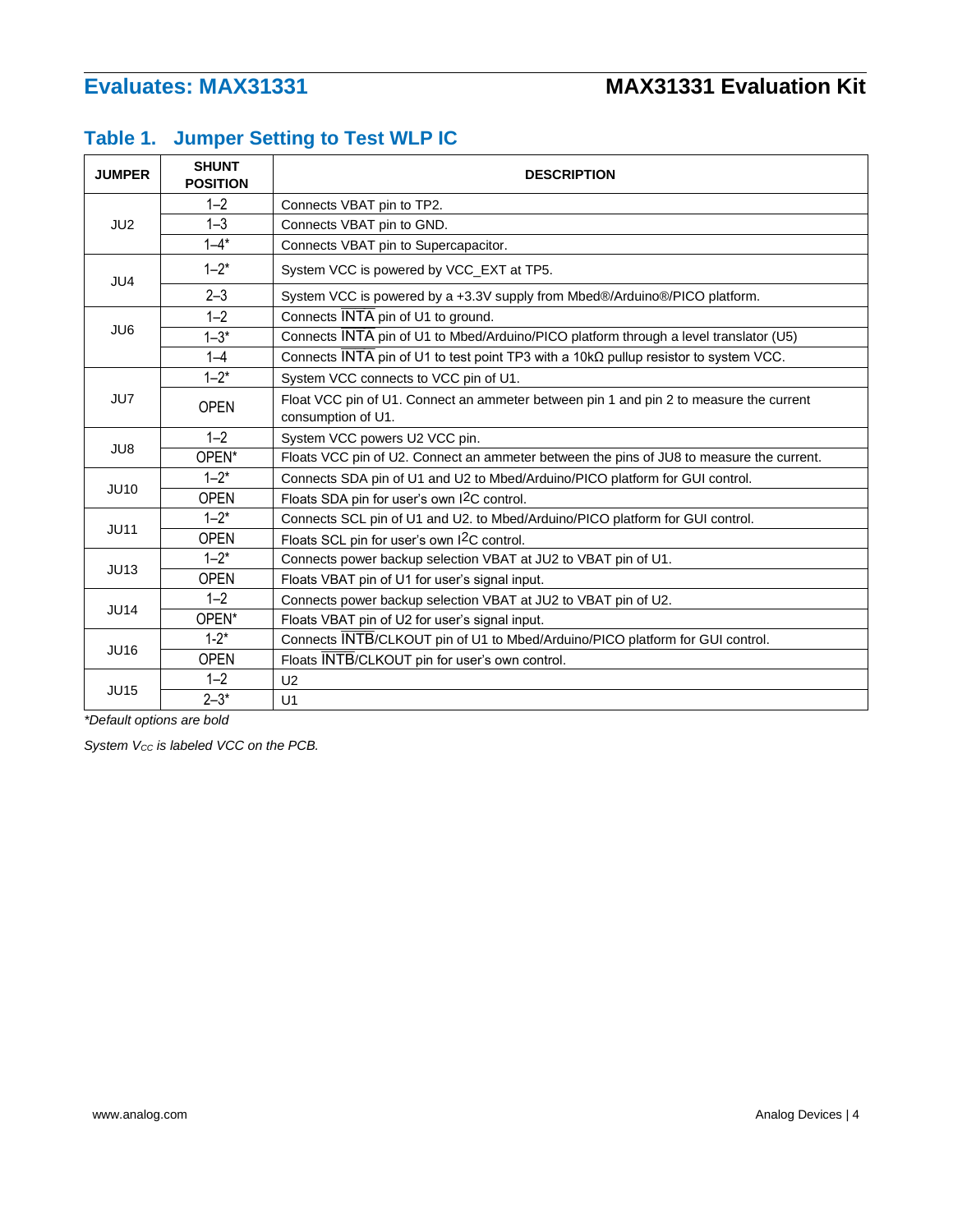## **Detailed Description**

The MAX31331 is an ultra-low power, real-time clock (RTC) time-keeping device that consumes nominal 65nA timekeeping current, extending battery life. The MAX31331 supports a wide range of 32.768kHz crystals. Crystals with any capacitive loading (CL) spec can be used, which broadens the pool of usable crystals for this device. This device is accessed through an I2C serial interface. The device also features a backup supply (VBAT) and automatically switches over to the backup supply (VBAT) when the main supply (VCC) drops below the programmed threshold voltage and the backup supply (VBAT) voltage.

Other features include two time-of-day alarms, interrupt outputs, a programmable square-wave output, event detection input with timestamping, and a serial bus timeout mechanism. The 32-byte timestamp registers double as RAM storage. The device features a digital Schmitt trigger input (DIN) which can be used to record timestamps and/or generate an interrupt on the falling/rising edge of the DIN signal. The clock/calendar provides seconds, minutes, hours, day, month, year, and date information. A 1/128 second register is available for a sub-second timestamp resolution. The date at the end of the month is automatically adjusted for months with fewer than 31days, including corrections for leap year. The clock operates in a 24-hour/12-hour format.

### **Functional Test Procedure**

### **Current Draw at Time-Keeping Operation**

- 1. To measure the current drawn under normal Real-Time Clock conditions without any interrupt or clock input/output, do the following:
	- a. In the RTC Configuration section, click the Read button.
	- b. Disable CLKOUT.
	- c. Select 1Hz for Frequency.
- 2. Remove the jumper from JU7 and connect the pico ammeter between pin 1 and pin 2 of JU7.
- 3. In the Registers tab under the Register Map section, click the Read button and ensure that the value of register 0x03 (RTC\_Config1) shows 0x01. Otherwise, set it to 0x01 and click the Write button. Now the reading in the picometer is the current from MAX31331 only. It should be around 65nA.

NOTE: All instruments need to be disconnected from the I/O ports of the IC, since any loading would add current consumption.

4. Remove pico ammeter and replace the jumper on JU7.

### **Setting the Clock**

In the Configuration & Time tab in the Date/Time Configuration section, enter the start point of date and time and then click Set. The clock starts to count from the set point after the Status Log shows "Write successful". In the Real Time Monitoring section, verify that the clock is counting from the written start date and time.

### **Clock Output Measurement**

In the Configuration & Time tab in the RTC Configuration section, enable CLKOUT and select the desired CLKOUT frequency. The clock output can be monitored using an oscilloscope connected to INTB/CLKOUT. A frequency counter can also be used to measure the clock frequency accurately. Refer to the *Oscillator Circuit & Clock Accuracy* section in the MAX31331 datasheet to correct any clock accuracy error.

### **Alarm Interrupt Output**

On the Alarms & Timer tab in the Alarm 1 Configuration section, select the Repetition Rate to set the alarm scenario. In the Interrupts subsection of the Interrupts & Flags section, check the Alarm 1 Interrupt box. In the Flags subsection, click the Read button twice to clear the alarm flag bit if it has been previously set. When the RTC reaches the alarm time set in Alarm 1 Configuration, the alarm output at INTB goes from high to low. It changes to high again by clicking the Read button in the Flags subsection. The interrupt status can also be checked by clicking the Read button in the Flags subsection. Repeat the same steps for Alarm 2, but measure the alarm interrupt output at INTA.

Note: Both Alarm 1 and Alarm 2 can be output on INTA when CLKOUT is enabled.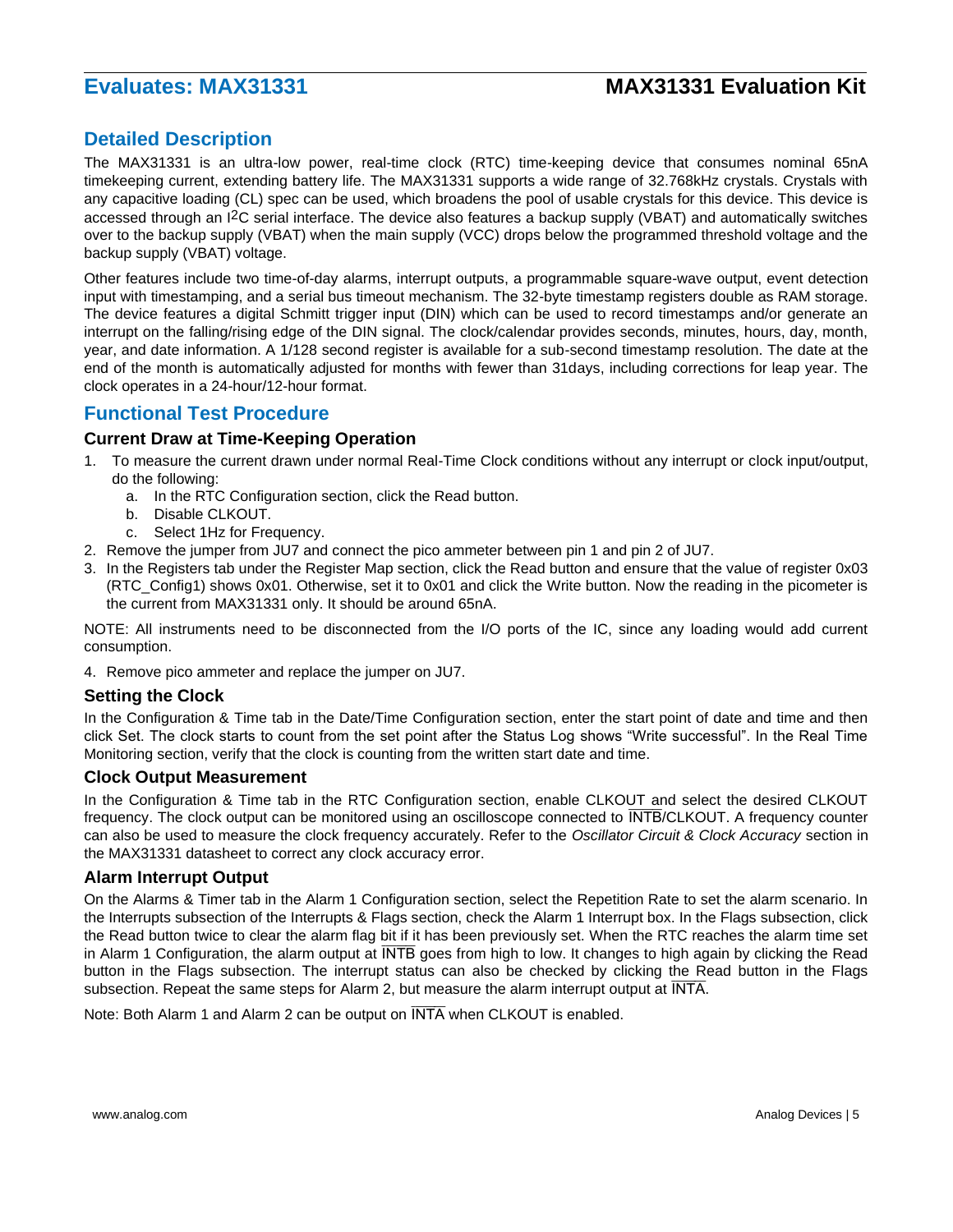### **Timer Interrupt**

Clear all interrupt bits by clicking the Read button in the Flags subsection. Enable the Timer and Interrupt by checking Timer Enable in the Timer Configuration section and Timer Interrupt in the Interrupts subsection, then select 16Hz on Timer Frequency. Set the Timer Init number to a value, such as 200. When the Timer Count reading reaches 0 from 200, the interrupt output at INTA/CLKIN should go from high to low.

### **Power Mode Select**

On the Configuration & Time tab in the Power Management section, the trickle charger can be enabled to charge the onboard supercapacitor as a backup battery. The Supply Select drop-down list can be used to select the source of the power supply. VCC means that the IC uses the main supply and VBAT means that the IC uses the supply from the backup battery. The backup battery source can be either be the on-board supercapacitor or external backup supply that is connected to the TP2 (VBAT) test point. In Auto, the supply switches between VCC and VBAT automatically based on the PV Fail threshold set. To verify which supply is utilized, click the READ button in the Flags subsection. Also, the supercapacitor voltage at VBAT (JU2-VBAT) can be charged to "VCC minus diode drop voltage" at a selectable rate in the pull-down menu.

### **Time Stamping Mode**

On the TimeStamp tab in the TimeStamp Configuration section, click on the TimeStamp Enable toggle button to enable the TimeStamp Mode. Any of the three TimeStamp event log conditions can be configured by toggling the respective event enable toggle buttons on the Record TimeStamp on section. The TimeStamps sub tab displays the exact time of four consecutive event logs with appropriate event flag. The TimeStamp Overwrite toggle button can be used to log the first four events or the last four events. Using the RESET button clears all the four TimeStamp Registers. Refer to the *TimeStamp* section in the MAX31331 data sheet for more information.

### **RAM Register Mode**

On the TimeStamp tab, in the TimeStamp Configuration section, disable the TimeStamp Enable toggle button (default) to use the TimeStamp Mode. Reset the TimeStamp registers by clicking the RESET button each time after entering RAM Register Mode. The 32 byte TimeStamp registers are now available for use as RAM registers as displayed in the RAM sub tab.

### <span id="page-5-0"></span>**Ordering Information**

| <b>PART</b>        | TVDE |
|--------------------|------|
| MAX31331SHL<br>.D# | ′it  |

*#Denotes RoHS-compliant.*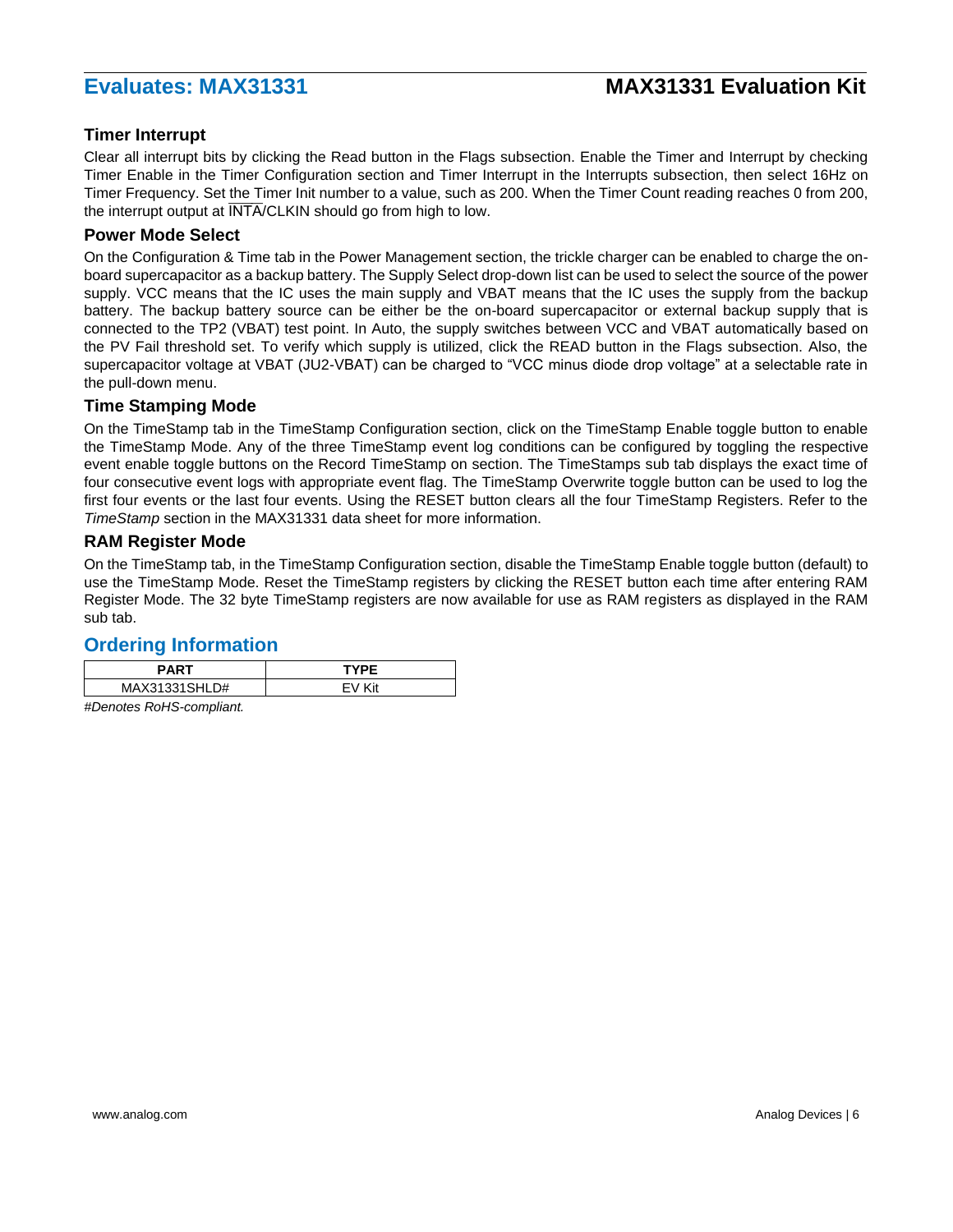# **MAX31331 EV Kit Bill of Materials**

| <b>ITEM</b> | REF_DES                                | DNI/<br><b>DNP</b>       | QTY            | MFG PART#                                                                                                                                                                                          | <b>MANUFACTURER</b>                                                                                                                                                                                                | VALUE          | <b>DESCRIPTION</b>                                                                                 |
|-------------|----------------------------------------|--------------------------|----------------|----------------------------------------------------------------------------------------------------------------------------------------------------------------------------------------------------|--------------------------------------------------------------------------------------------------------------------------------------------------------------------------------------------------------------------|----------------|----------------------------------------------------------------------------------------------------|
| 1           | C2, C7,<br>C8, C15                     |                          | $\overline{4}$ | CL05B105KQ5NQNC;<br>GRM155R70J105KA12                                                                                                                                                              | <b>SAMSUNG</b><br>ELECTRONICS;<br><b>MURATA</b>                                                                                                                                                                    | 1UF            | CAP; SMT (0402);<br>1UF; 10%; 6.3V;<br>X7R; CERAMIC                                                |
| 2           | C3, C5,<br>C9, C16-<br>C <sub>18</sub> | $\overline{\phantom{a}}$ | 6              | CL05B104KQ5NNN                                                                                                                                                                                     | <b>SAMSUNG</b>                                                                                                                                                                                                     | 0.1UF          | CAP; SMT (0402);<br>0.1UF; 10%; 6.3V;<br>X7R; CERAMIC;                                             |
| $\sqrt{3}$  | C4, C11,<br>C13, C19                   |                          | $\overline{4}$ | C1005X7R1C104K050C<br>ATC530L104KT16;<br>0402YC104KAT2A:<br>C0402X7R160104KNE;<br>CL05B104KO5NNNC;<br>GRM155R71C104KA88;<br>C1005X7R1C104K;<br>CC0402KRX7R7BB104;<br>EMK105B7104KV;<br>CL05B104KO5 | TDK;<br><b>AMERICAN</b><br><b>TECHNICAL</b><br>CERAMICS;<br>AVK:<br><b>VENKEL LTD.;</b><br><b>SAMSUNG</b><br>ELECTRONICS;<br>MURATA;TDK;<br>YAGEO PHICOMP;<br>TAIYO YUDEN;<br><b>SAMSUNG</b><br><b>ELECTRONICS</b> | 0.1UF          | CAP; SMT (0402);<br>0.1UF; 10%; 16V;<br>X7R; CERAMIC                                               |
| 4           | C10, C12,<br>C14, C20                  |                          | $\overline{4}$ | C0402C103J3RAC                                                                                                                                                                                     | <b>KEMET</b>                                                                                                                                                                                                       | 0.01UF         | CAP; SMT (0402);<br>0.01UF; 5%; 25V;<br>X7R; CERAMIC                                               |
| 5           | J1, J2                                 | $\overline{\phantom{a}}$ | 2              | 75915-310LF                                                                                                                                                                                        | <b>FCI CONNECT</b>                                                                                                                                                                                                 | 75915-310LF    | CONNECTOR:<br>FEMALE:<br>THROUGH HOLE:<br>STRAIGHT; 10PINS                                         |
| 6           | J3                                     | $\overline{a}$           | $\mathbf{1}$   | SSQ-110-04-G-S                                                                                                                                                                                     | <b>SAMTEC</b>                                                                                                                                                                                                      | SSQ-110-04-G-S | CONNECTOR:<br>FEMALE;<br>THROUGH HOLE;<br>.025IN SQ POST<br>SOCKET:<br>STRAIGHT; 10PINS;           |
| 7           | J4                                     | $\overline{\phantom{a}}$ | $\mathbf 1$    | SSQ-106-03-G-S                                                                                                                                                                                     | <b>SAMTEC</b>                                                                                                                                                                                                      | SSQ-106-03-G-S | CONNECTOR;<br>MALE;<br>THROUGH HOLE;<br>THROUGH-HOLE<br>.025 SQ POST<br>SOCKET;<br>STRAIGHT; 6PINS |
| 8           | J6                                     | $\overline{\phantom{a}}$ | $\mathbf 1$    | SSQ-108-03-G-S                                                                                                                                                                                     | SAMTEC                                                                                                                                                                                                             | SSQ-108-03-G-S | CONNECTOR:<br>FEMALE:<br>THROUGH HOLE:<br>.025IN SQ POST<br>SOCKET:<br>STRAIGHT; 8PINS             |
| 9           | J7                                     |                          | $\mathbf 1$    | SSQ-108-04-G-S                                                                                                                                                                                     | SAMTEC                                                                                                                                                                                                             | SSQ-108-04-G-S | CONNECTOR:<br>FEMALE:<br>THROUGH HOLE:<br>.025IN SQ POST<br>SOCKET:<br>STRAIGHT; 8PINS;            |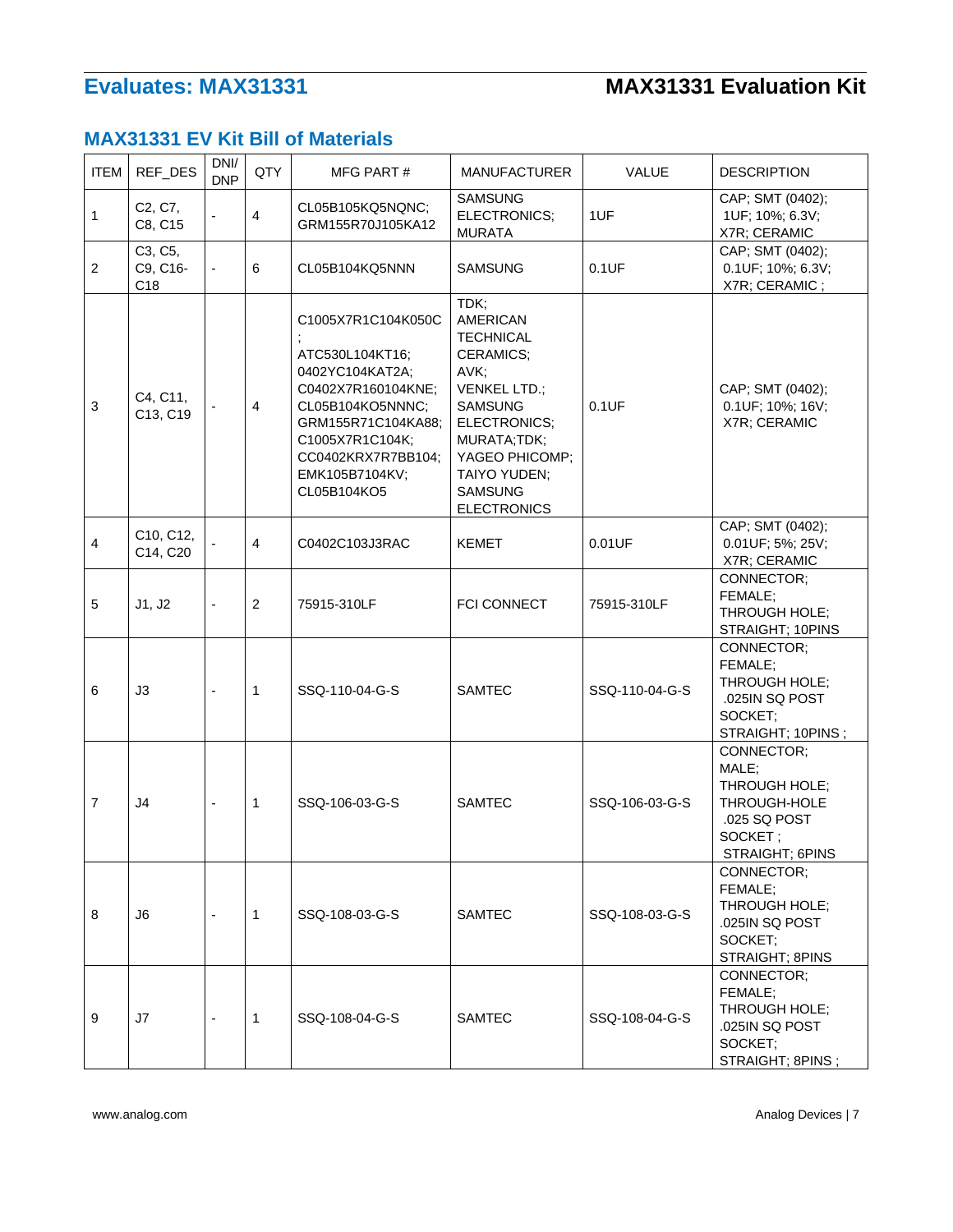| 10 | JU2, JU6                                                                   | $\overline{\phantom{a}}$ | 2              | TSW-104-07-L-S                       | <b>SAMTEC</b>                                                 | TSW-104-07-L-S | <b>EVKIT PART-</b><br>CONNECTOR;<br>MALE:<br>THROUGH HOLE;<br><b>TSW SERIES:</b><br>SINGLE ROW;<br>STRAIGHT; 4PINS                      |
|----|----------------------------------------------------------------------------|--------------------------|----------------|--------------------------------------|---------------------------------------------------------------|----------------|-----------------------------------------------------------------------------------------------------------------------------------------|
| 11 | JU4, JU15                                                                  | $\blacksquare$           | 2              | PEC03SAAN                            | <b>SULLINS</b>                                                | PEC03SAAN      | CONNECTOR; MALE;<br>THROUGH HOLE;<br><b>BREAKAWAY:</b><br>STRAIGHT; 3PINS                                                               |
| 12 | <b>JU7, JU8,</b><br>JU10,<br>JU11,<br>JU13,<br><b>JU14,</b><br><b>JU16</b> |                          | $\overline{7}$ | PBC02SAAN                            | <b>SULLINS</b>                                                | PBC02SAAN      | <b>EVKIT PART-</b><br>CONNECTOR:<br>MALE; THROUGH<br>HOLE;<br><b>BREAKAWAY;</b><br>STRAIGHT;<br>2PINS:<br>-65 DEGC TO +125<br>DEGC:     |
| 13 | R1, R2,<br>R5, R10                                                         | $\blacksquare$           | 4              | ERJ-2GEJ103                          | <b>PANASONIC</b>                                              | 10K            | RES; SMT (0402); 10K;<br>5%; +/-200PPM/DEGC;<br>0.1000W                                                                                 |
| 14 | R3, R7-R9                                                                  | $\overline{\phantom{a}}$ | $\overline{4}$ | CRCW040210K0FK:<br>RC0402FR-0710KL   | <b>VISHAY DALE:</b><br>YAGEO PHICOMP                          | 10K            | RES; SMT (0402); 10K;<br>1%; +/-100PPM/DEGC;<br>0.0630W                                                                                 |
| 15 | R <sub>6</sub>                                                             |                          | $\mathbf{1}$   | RC0402JR-070RL;<br>CR0402-16W-000RJT | YAGEO<br>PHYCOMP;<br>VENKEL LTD.                              | 0              | RES; SMT (0402);<br>0; 5%; JUMPER;<br>0.0630W                                                                                           |
| 16 | R <sub>11</sub>                                                            | L,                       | $\mathbf{1}$   | CRCW06030000Z0                       | <b>VISHAY DALE</b>                                            | 0              | RES; SMT (0603); 0;<br>JUMPER; JUMPER;<br>0.1000W                                                                                       |
| 17 | SU2, SU4,<br>SU6-SU8,<br>SU10,<br>SU11,<br>SU13-<br><b>SU16</b>            | $\overline{\phantom{a}}$ | 11             | S1100-B;SX1100-B;<br>STC02SYAN       | KYCON;KYCON;<br><b>SULLINS</b><br><b>ELECTRONICS</b><br>CORP. | SX1100-B       | TEST POINT;<br>JUMPER; STR;<br><b>TOTAL</b><br>LENGTH=0.24IN;<br>BLACK:<br>INSULATION=PBT;<br>PHOSPHOR BRONZE<br>CONTACT=GOLD<br>PLATED |
| 18 | SUPER-C                                                                    | $\blacksquare$           | $\mathbf{1}$   | KW-5R5C334-R                         | <b>EATON</b>                                                  | 0.33F          | CAP;<br><b>THROUGH</b><br>HOLE-RADIAL LEAD;<br>0.33F; +80%/-20%;<br>5.5V<br>ALUMINUM-<br><b>ELECTROLY</b><br>$TIC$ ;                    |
| 19 | SW <sub>1</sub>                                                            | $\overline{\phantom{a}}$ | $\mathbf{1}$   | AYZ0202AGRLC                         | C&K<br><b>COMPONENTS</b>                                      | AYZ0202AGRLC   | SWITCH; DPDT; SMT;<br>12V; 0.1A;<br><b>MINIATURE SLIDE</b><br>SWITCHES:<br>RCOIL=0.08 OHM;<br>RINSULATION=100M<br>OHM                   |

www.analog.com Analog Devices | 8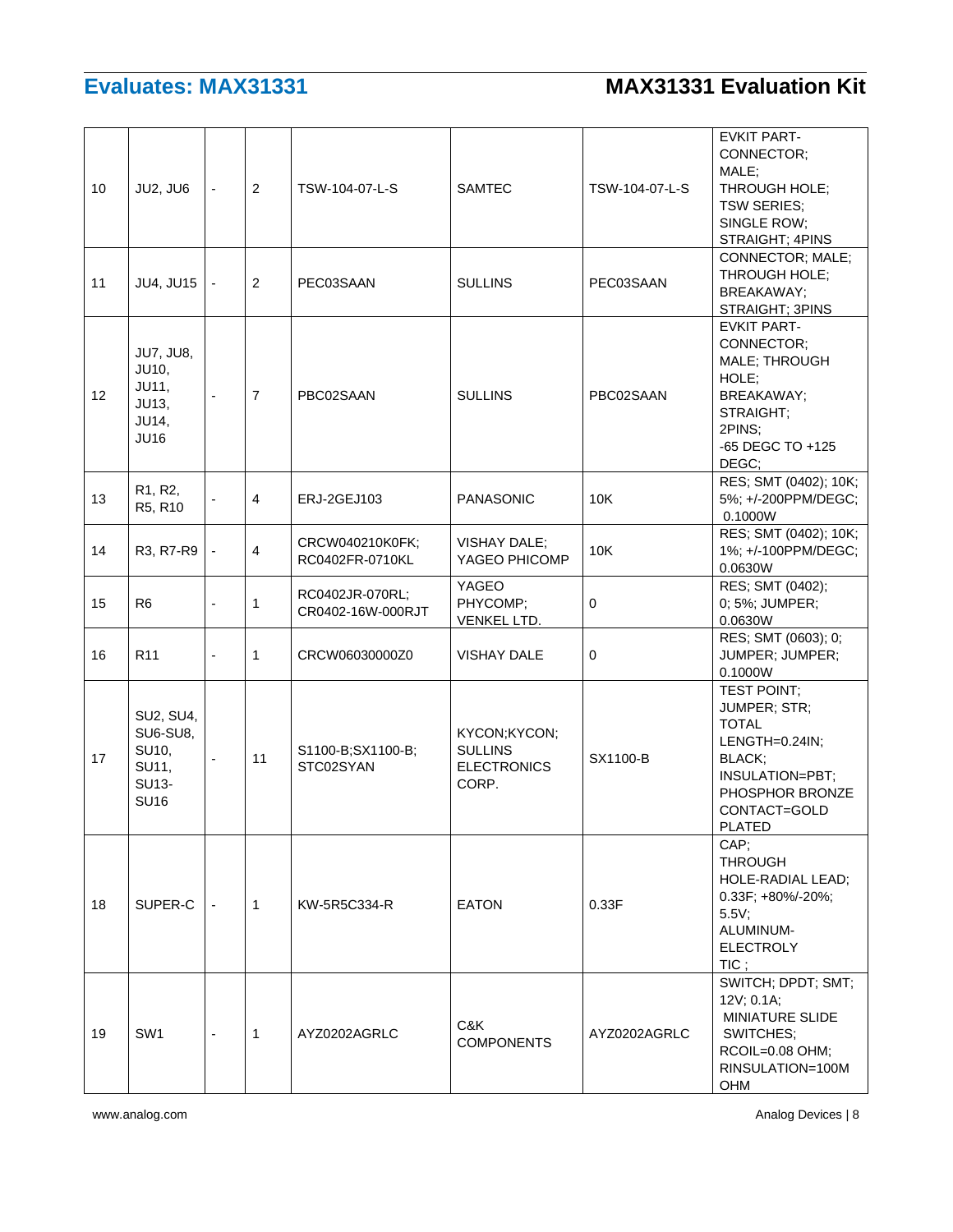| 20 | TP1-TP3,<br>TP <sub>5</sub> |                          | $\overline{4}$ | 5010                                  | <b>KEYSTONE</b>                                   | N/A           | <b>TEST POINT:</b><br>PIN DIA=0.125IN;<br><b>TOTAL</b><br>LENGTH=0.445IN;<br><b>BOARD</b><br>HOLE=0.063IN;<br>RED;<br><b>PHOSPHOR</b><br><b>BRONZE WIRE SIL;</b> |
|----|-----------------------------|--------------------------|----------------|---------------------------------------|---------------------------------------------------|---------------|------------------------------------------------------------------------------------------------------------------------------------------------------------------|
| 21 | TP4, TP6,<br>TP7            |                          | 3              | 5011                                  | <b>KEYSTONE</b>                                   | N/A           | TEST POINT;<br>PIN DIA=0.125IN;<br><b>TOTAL</b><br>LENGTH=0.445IN;<br><b>BOARD</b><br>HOLE=0.063IN;<br>BLACK:<br>PHOSPHOR BRONZE<br>WIRE SILVER PLATE<br>FINISH; |
| 22 | U1                          | $\blacksquare$           | $\mathbf{1}$   | MAX31331_WLP                          | <b>MAXIM</b>                                      | MAX31331_WLP  | EVKIT PART - IC;<br>PACKAGE OUTLINE:<br>21-100554; PACKAGE<br>CODE: W121P1+1;<br>WLP12                                                                           |
| 23 | U <sub>2</sub>              | $\blacksquare$           | $\mathbf{1}$   | MAX31331_TDFN                         | <b>MAXIM</b>                                      | MAX31331_TDFN | <b>EVKIT PART - IC:</b><br>PACKAGE OUTLINE:<br>21-0137;<br><b>PACKAGE</b><br>CODE:T1033+1C;<br>PACKAGE OUTLINE<br>DRAWING: 90-0003;<br>TDFN10-EP                 |
| 24 | U3, U4                      | $\overline{\phantom{a}}$ | 2              | MAX14689AETB+                         | <b>MAXIM</b>                                      | MAX14689AETB+ | IC; ASW;<br>ULTRA-SMALL LOW-<br><b>RON</b><br>BEYOND-THE-RAILS<br><b>DPDT</b><br><b>ANALOG SWITCHES;</b><br>TDFN10-EP                                            |
| 25 | U5, U6                      | $\overline{\phantom{a}}$ | $\overline{2}$ | NLSX4373MUTAG                         | ON<br>SEMICONDUCTOR                               | NLSX4373MUTAG | IC: TRANS:<br>2-BIT 20 MB/S<br>DUAL-SUPPLY LEVEL<br>TRANSLATOR; UDFN8                                                                                            |
| 26 | Y1, Y2                      | $\overline{\phantom{a}}$ | $\sqrt{2}$     | NX2012SA-32.768K-<br>EXS00A           | <b>NIHON</b><br>DEMPA KOGYO<br>CO                 | 32.768KHZ     | CRYSTAL;<br>SMT 2.05 MM X 1.2<br>MM:<br>6PF; 32.768KHZ;<br>$+/-20$ PPM;                                                                                          |
| 27 | PCB                         | $\blacksquare$           | $\mathbf{1}$   | MAX31331SHIELD                        | <b>MAXIM</b>                                      | <b>PCB</b>    | PCB:MAX31331SHIEL<br>D                                                                                                                                           |
| 28 | C1, C6                      | <b>DN</b><br>P           | 0              | TAJC106K016RNJ                        | <b>AVX</b>                                        | 10UF          | CAP; SMT (6032);<br>10UF;<br>10%; 16V; TANTALUM                                                                                                                  |
| 29 | C <sub>21</sub>             | DN<br>P                  | 0              | C1005X7R1C104K050C<br>ATC530L104KT16; | TDK;AMERICAN<br><b>TECHNICAL</b><br>CERAMICS;AVK; | 0.1UF         | CAP; SMT (0402);<br>0.1UF; 10%; 16V;<br>X7R; CERAMIC                                                                                                             |

www.analog.com Analog Devices | 9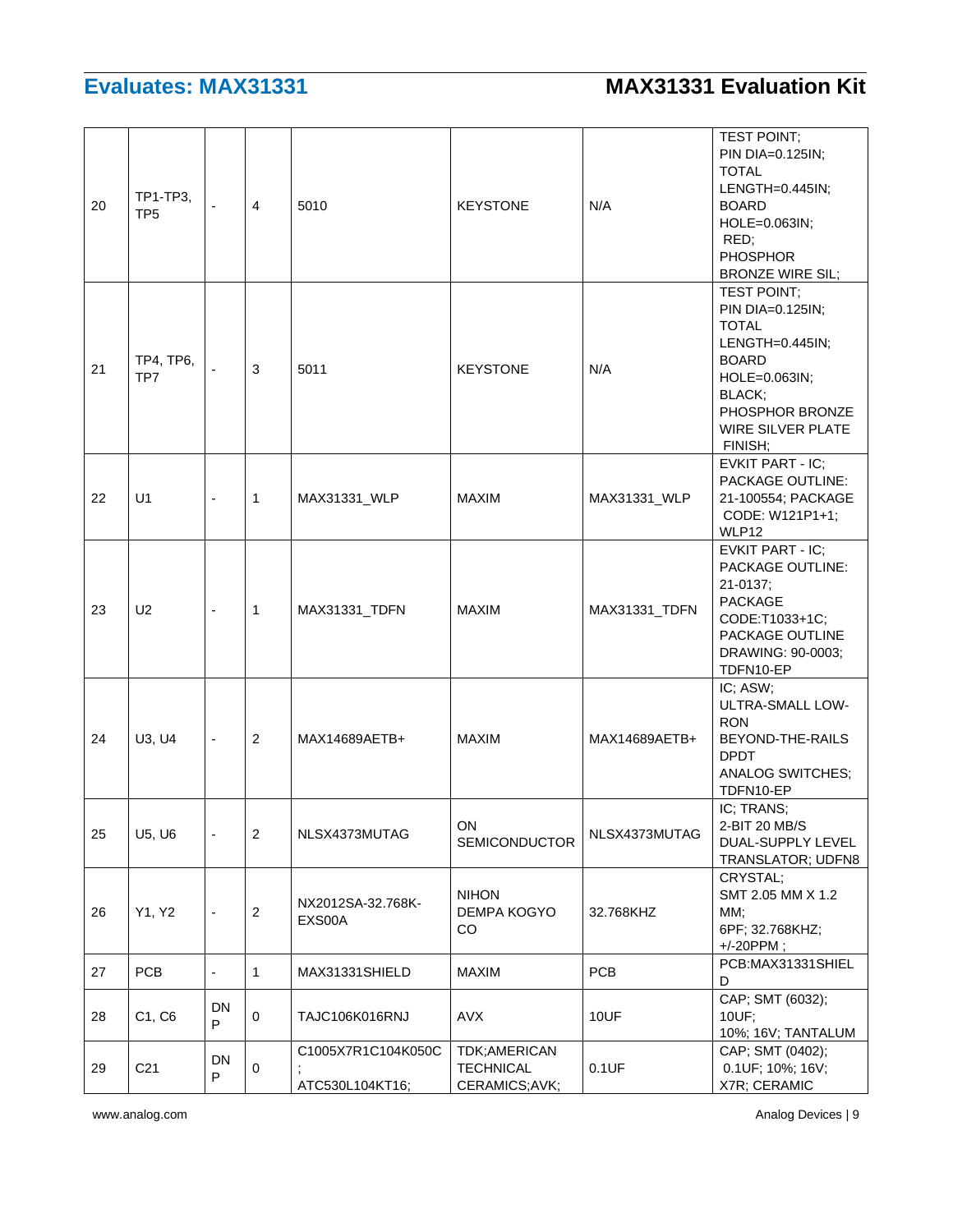|    |                 |         |          | 0402YC104KAT2A;<br>C0402X7R160-104KNE;<br>CL05B104KO5NNNC:<br>GRM155R71C104KA88;<br>C1005X7R1C104K;<br>CC0402KRX7R7BB104;<br>EMK105B7104KV;<br>CL05B104KO5 | <b>VENKEL LTD.:</b><br><b>SAMSUNG</b><br>ELECTRONICS:<br>MURATA;TDK;<br>YAGEO PHICOMP;<br>TAIYO YUDEN:<br><b>SAMSUNG</b><br><b>ELECTRONICS</b> |             |                                                                                                                                         |
|----|-----------------|---------|----------|------------------------------------------------------------------------------------------------------------------------------------------------------------|------------------------------------------------------------------------------------------------------------------------------------------------|-------------|-----------------------------------------------------------------------------------------------------------------------------------------|
| 30 | C <sub>22</sub> | DN<br>P | $\Omega$ | C0402C103J3RAC                                                                                                                                             | <b>KEMET</b>                                                                                                                                   | 0.01UF      | CAP; SMT (0402);<br>$0.01$ UF; 5%; 25V;<br>X7R; CERAMIC                                                                                 |
| 31 | R4              | DN<br>P | $\Omega$ | N/A                                                                                                                                                        | N/A                                                                                                                                            | <b>OPEN</b> | PACKAGE OUTLINE<br>0402 RESISTOR                                                                                                        |
| 32 | U7              | DN<br>P | $\Omega$ | AD8244BRMZ                                                                                                                                                 | ANALOG DEVICES                                                                                                                                 | AD8244BRMZ  | IC: BUF:<br>SINGLE-SUPPLY:<br>LOW POWER:<br><b>PRECISION FET</b><br><b>INPUT</b><br><b>QUAD BUFFER</b><br>BUFFER:<br>MSOP <sub>10</sub> |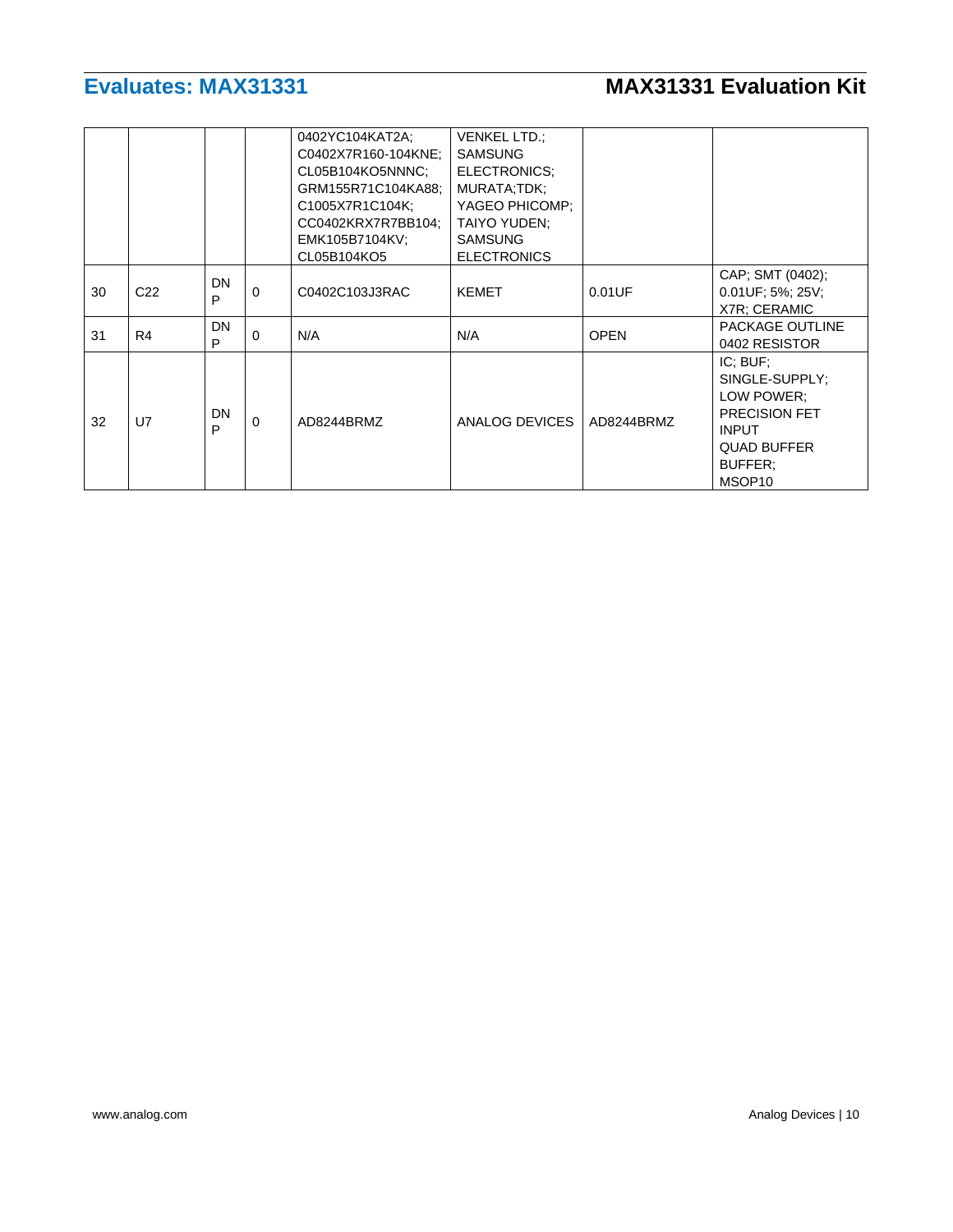# **MAX31331 EV Kit Schematic**

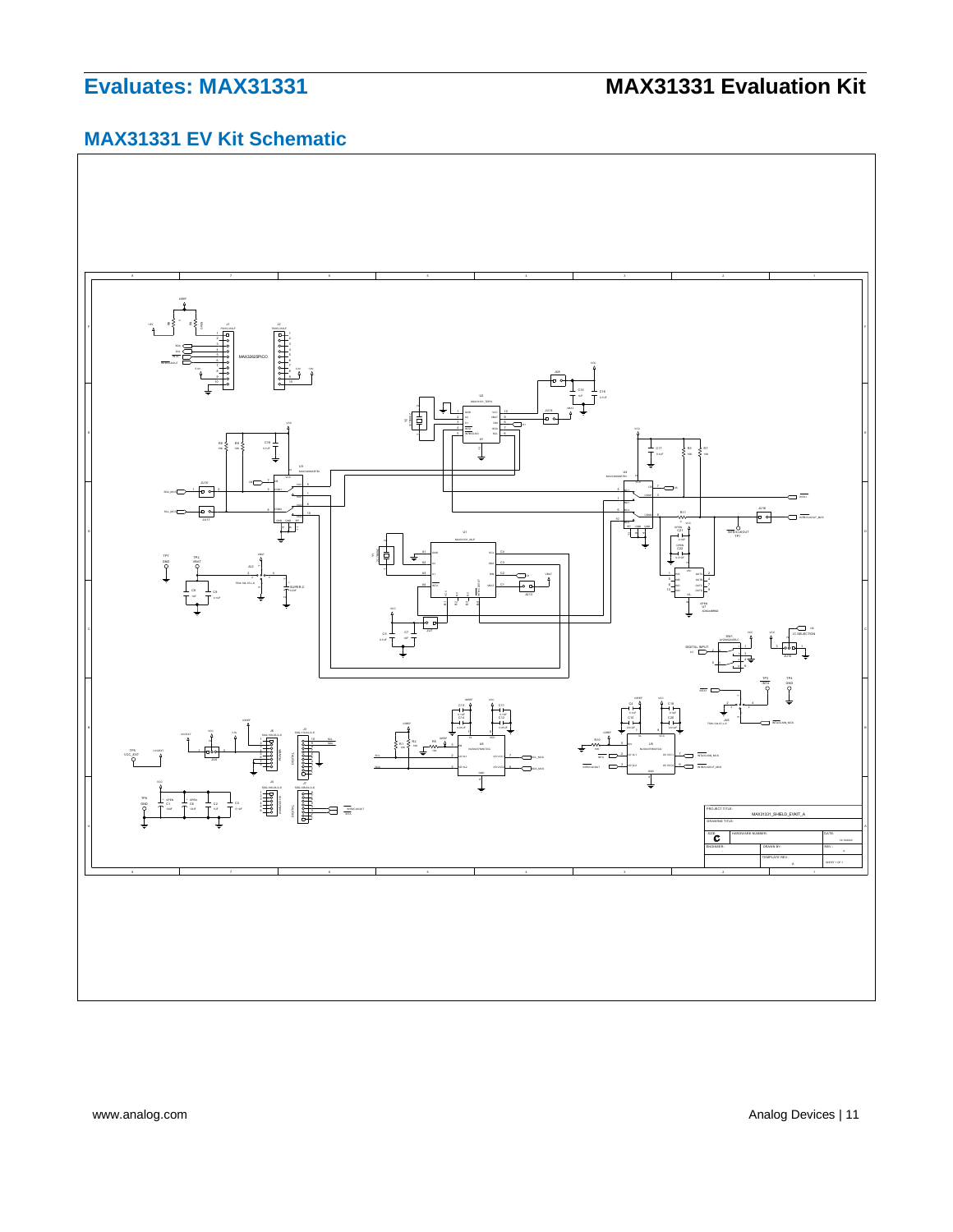## **MAX31331 EV Kit PCB Layout**



*MAX31331 EV Kit PCB Layout—Top Silkscreen MAX31331 EV Kit PCB Layout—Top Layer*







*MAX31331 EV Kit PCB Layout—Bottom Layer MAX31331 EV Kit PCB Layout—Bottom Silkscreen*